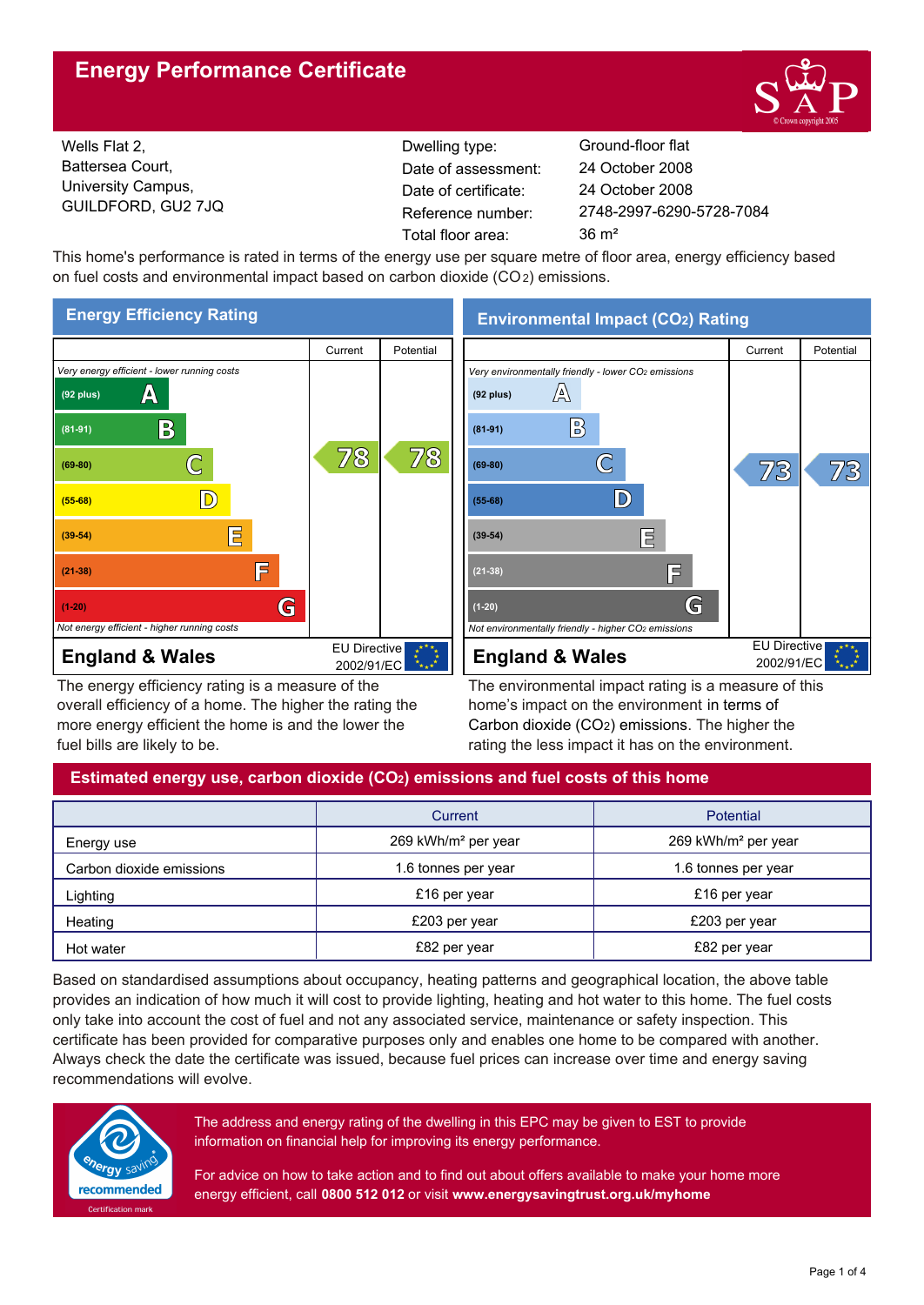### **About this document**

The Energy Performance Certificate for this dwelling was produced following an energy assessment undertaken by a qualified assessor, accredited by Elmhurst Energy Systems, to a scheme authorised by the Government. This certificate was produced using the RdSAP 2005 assessment methodology and has been produced under the Energy Performance of Buildings (Certificates and Inspections) (England and Wales) Regulations 2007 as amended. A copy of the certificate has been lodged on a national register.

| Assessor's accreditation number: | EES/002004                                     |
|----------------------------------|------------------------------------------------|
| Assessor's name:                 | Gary John Ryan                                 |
| Company name/trading name:       | <b>Energy Assess UK Limited</b>                |
| Address:                         | 5 Bryanstone Close, Guildford, Surrey, GU2 9UJ |
| Phone number:                    | 07894 801 963                                  |
| Fax number:                      | 01483 829557                                   |
| E-mail address:                  | gary@energyassessuk.com                        |
| Related party disclosure:        |                                                |

#### **If you have a complaint or wish to confirm that the certificate is genuine**

Details of the assessor and the relevant accreditation scheme are as above. You can get contact details of the accreditation scheme from their website at www.elmhurstenergy.co.uk together with details of their procedures for confirming authenticity of a certificate and for making a complaint.

### **About the building's performance ratings**

The ratings on the certificate provide a measure of the building's overall energy efficiency and its environmental impact, calculated in accordance with a national methodology that takes into account factors such as insulation, heating and hot water systems, ventilation and fuels used. The average Energy Efficiency Rating for a dwelling in England and Wales is band E (rating 46).

Not all buildings are used in the same way, so energy ratings use 'standard occupancy' assumptions which may be different from the specific way you use your home. Different methods of calculation are used for homes and for other buildings. Details can be found at www.communities.gov.uk/epbd.

Buildings that are more energy efficient use less energy, save money and help protect the environment. A building with a rating of 100 would cost almost nothing to heat and light and would cause almost no carbon emissions. The potential ratings on the certificate describe how close this building could get to 100 if all the cost effective recommended improvements were implemented.

#### **About the impact of buildings on the environment**

One of the biggest contributors to global warming is carbon dioxide. The way we use energy in buildings causes emissions of carbon. The energy we use for heating, lighting and power in homes produces over a quarter of the UK's carbon dioxide emissions and other buildings produce a further one-sixth.

The average household causes about 6 tonnes of carbon dioxide every year. Adopting the recommendations in this report can reduce emissions and protect the environment. You could reduce emissions even more by switching to renewable energy sources. In addition there are many simple everyday measures that will save money, improve comfort and reduce the impact on the environment. Some examples are given at the end of this report.

#### **Visit the Government's website at www.communities.gov.uk/epbd to:**

- Find how to confirm the authenticity of an energy performance certificate
- Find how to make a complaint about a certificate or the assessor who produced it •
- Learn more about the national register where this certificate has been lodged •
- Learn more about energy efficiency and reducing energy consumption •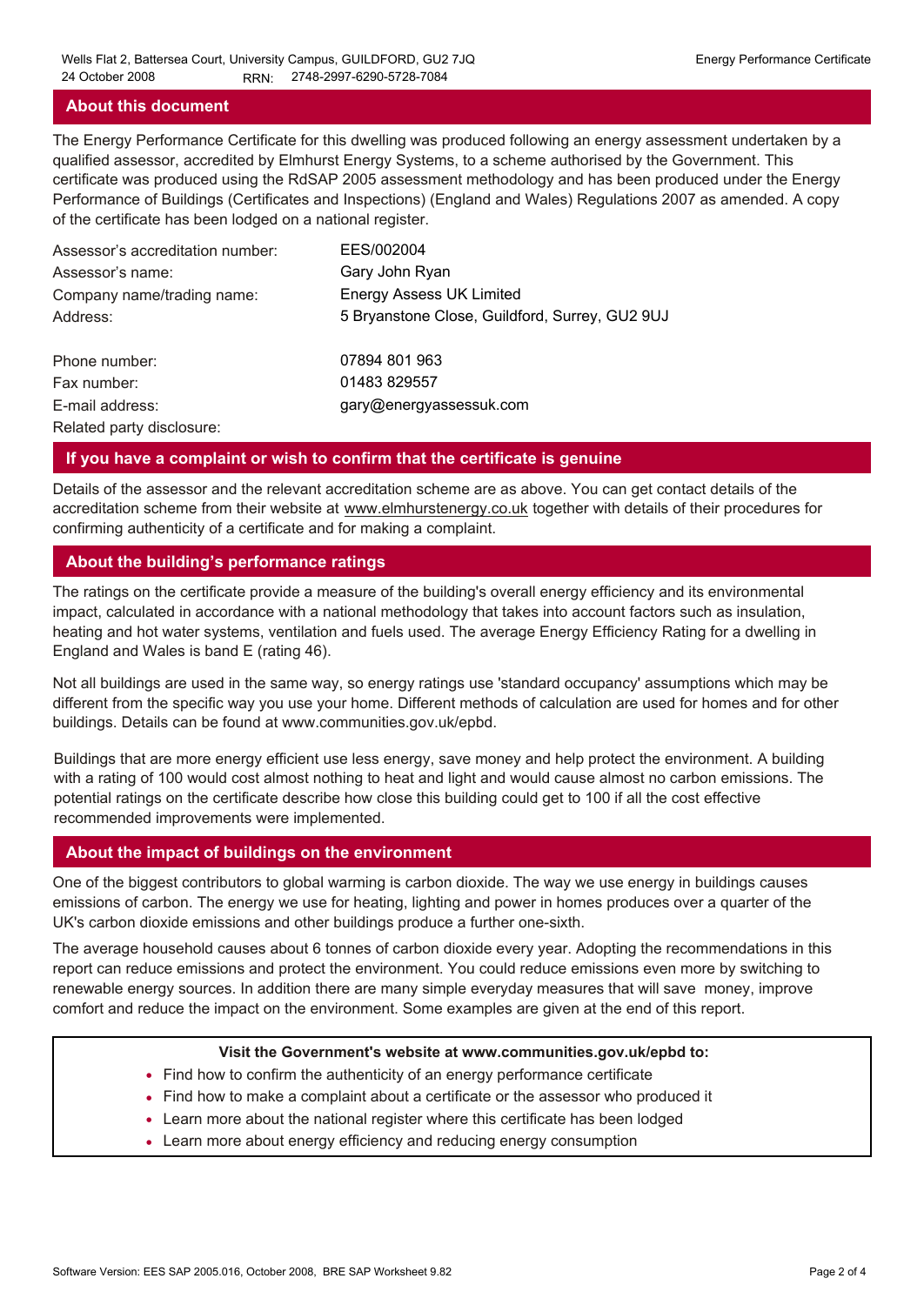# Recommended measures to improve this home's energy performance

Wells Flat 2, Battersea Court, University Campus, GUILDFORD, GU2 7JQ Date of certificate:

Reference number: 2748-2997-6290-5728-7084 24 October 2008

## **Summary of this home's energy performance related features**

The following is an assessment of the key individual elements that have an impact on this home's performance rating. Each element is assessed against the following scale: Very poor / Poor / Average / Good / Very good.

| Elements                                            | Description                                                        | Current performance      |               |
|-----------------------------------------------------|--------------------------------------------------------------------|--------------------------|---------------|
|                                                     |                                                                    | <b>Energy Efficiency</b> | Environmental |
| Walls                                               | Cavity wall, filled cavity                                         | Good                     | Good          |
| Roof                                                | (another dwelling above)                                           |                          |               |
| Floor                                               | Solid, no insulation (assumed)                                     |                          |               |
| Windows                                             | Fully double glazed                                                | Average                  | Average       |
| Main heating                                        | Community scheme                                                   | Good                     | Good          |
| Main heating controls                               | Flat rate charging, no thermostatic control of room<br>temperature | Very poor                | Very poor     |
| Secondary heating                                   | None                                                               |                          |               |
| Hot water                                           | From main system                                                   | Very good                | Very good     |
| Lighting                                            | Low energy lighting in all fixed outlets                           | Very good                | Very good     |
| C <sub>78</sub><br>Current energy efficiency rating |                                                                    |                          |               |
| Current environmental impact (CO2) rating           |                                                                    | C <sub>73</sub>          |               |

## **Low and zero carbon energy sources**

None

## **Recommendations**

None

## **Further measures to achieve even higher standards**

None